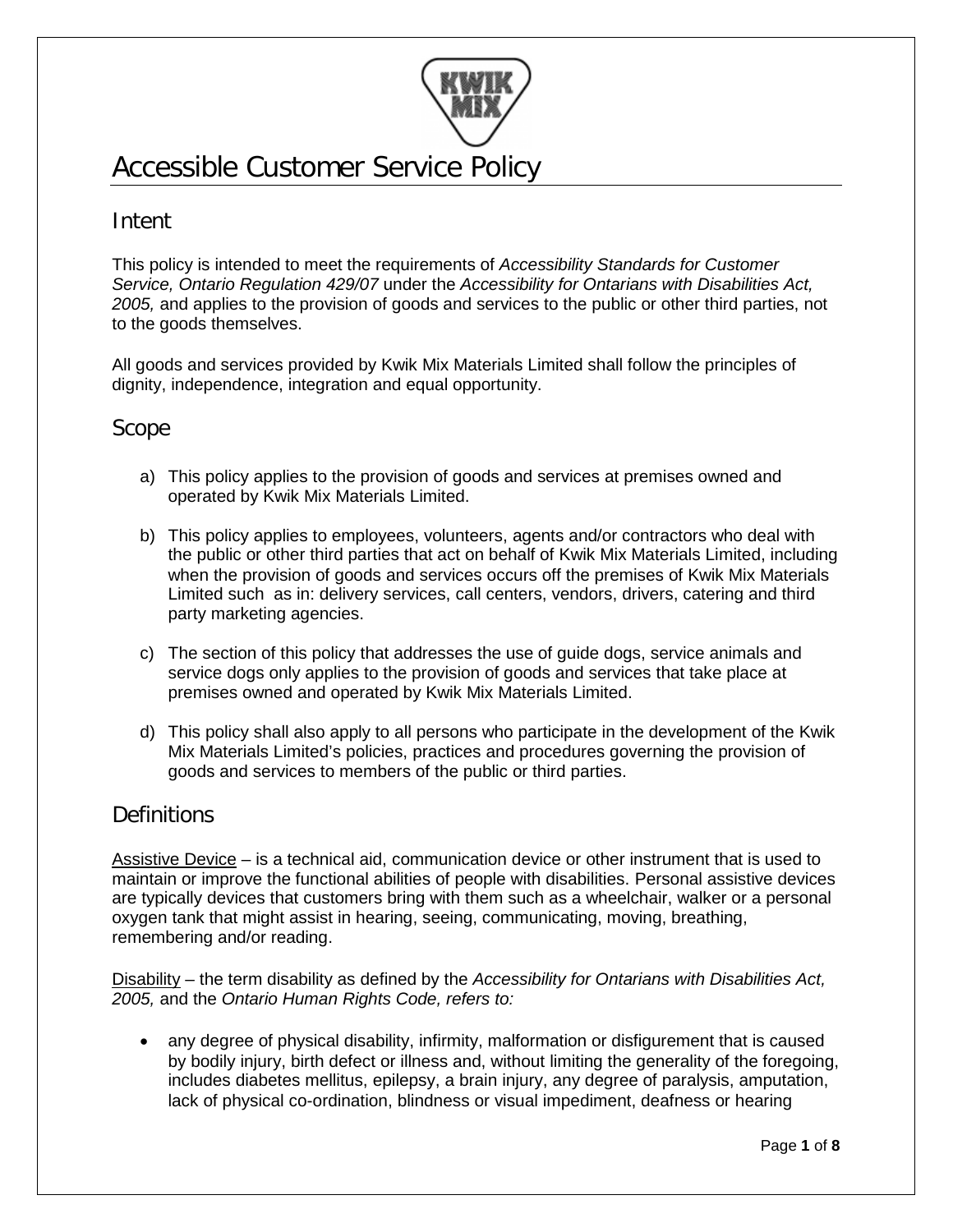

impediment, muteness or speech impediment, or physical reliance on a guide dog or other animal or on a wheelchair or other remedial appliance or device;

- a condition of mental impairment or a developmental disability;
- a learning disability, or dysfunction in one or more of the processes involved in understanding or using symbols or spoken language;
- a mental disorder; or
- an injury or disability for which benefits were claimed or received under the insurance plan established under the Workplace Safety and Insurance Act, 1997.

Guide Dog – is a highly-trained working dog that has been trained at one of the facilities listed in Ontario Regulation 58 under the *Blind Persons' Rights Act,* to provide mobility, safety and increased independence for people who are blind.

Service Animal – as reflected in *Ontario Regulation 429/07*, an animal is a service animal for a person with a disability if:

- it is readily apparent that the animal is used by the person for reasons relating to his or her disability; or
- if the person provides a letter from a physician or nurse confirming that the person requires the animal for reasons relating to the disability.

Service Dog – as reflected in *Health Protection and Promotion Act, Ontario Regulation 562* a dog other than a guide dog for the blind is a service dog if:

- it is readily apparent to an average person that the dog functions as a service dog for a person with a medical disability;
- or the person who requires the dog can provide on request a letter from a physician or nurse confirming that the person requires a service dog.

Support Person – as reflected in *Ontario Regulation 429/07*, a support person means, in relation to a person with a disability, another person who accompanies him or her in order to help with communication, mobility, personal care, medical needs or access to goods and services.

### General Principles

In accordance with the *Accessibility Standards for Customer Service, Ontario Regulation 429/07,* this policy addresses the following:

- A. The Provision of Goods and Services to Persons with Disabilities;
- B. The Use of Assistive Devices
- C. The Use of Guide Dogs, Service Animals and Service Dogs
- D. The Use of Support Persons
- E. Notice of Service Disruptions
- F. Customer Feedback
- G. Training
- H. Notice of Availability and Format of Required Documents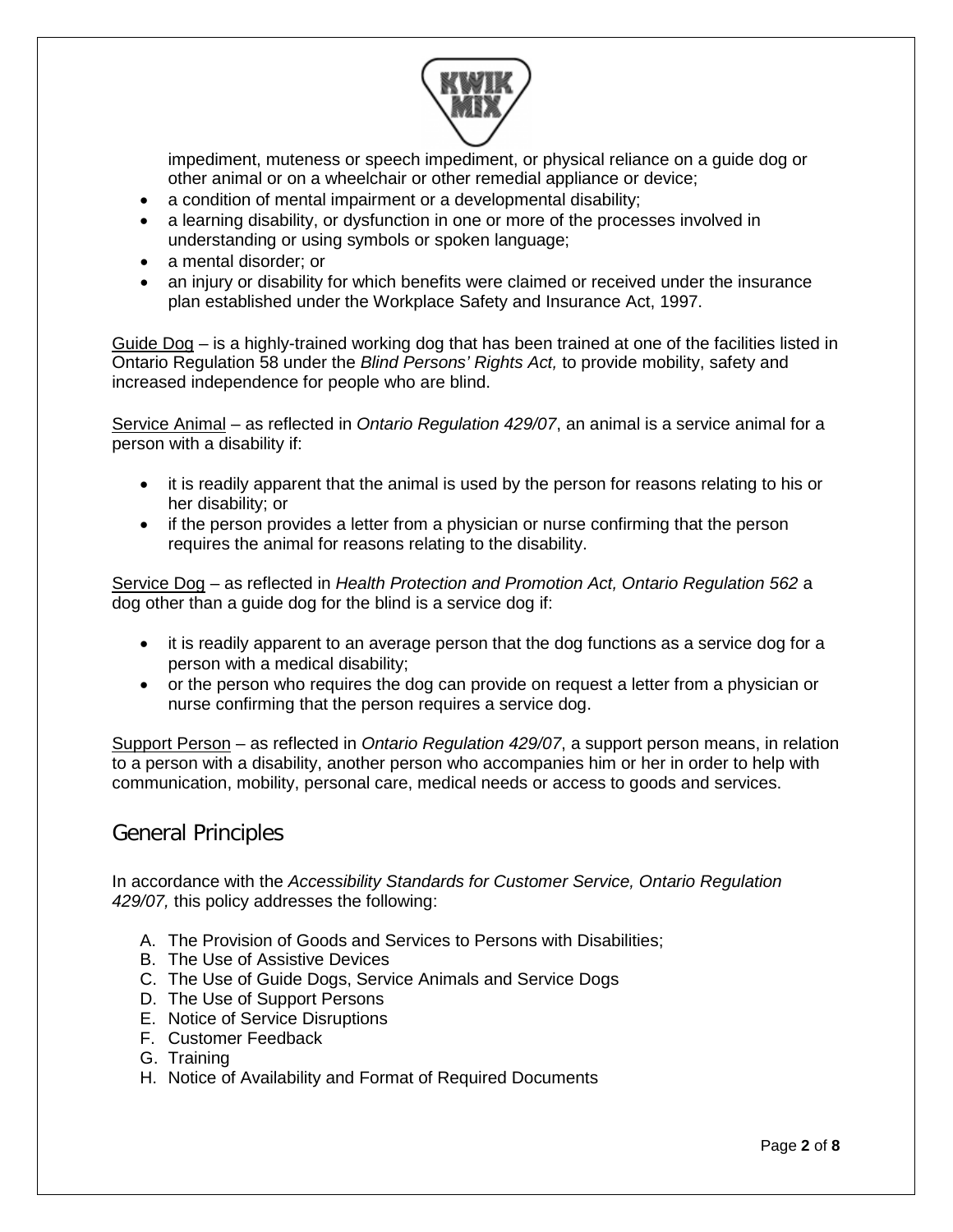

### A. The Provision of Goods and Services to Persons with Disabilities

Kwik Mix Materials Limited will make every reasonable effort to ensure that its policies, practices and procedures are consistent with the principles of dignity, independence, integration and equal opportunity by:

- ensuring that all customers receive the same value and quality;
- allowing customers with disabilities to do things in their own ways, at their own pace when accessing goods and services as long as this does not present a safety risk;
- using alternative methods when possible to ensure that customers with disabilities have access to the same services, in the same place and in a similar manner;
- taking into account individual needs when providing goods and services; and
- communicating in a manner that takes into account the customer's disability.
- B. Assistive Devices

### Customer's own assistive device(s):

Persons with disabilities may use their own assistive devices as required when accessing goods or services provided by Kwik Mix Materials Limited.

In cases where the assistive device presents a safety concern or where accessibility might be an issue, other reasonable measures will be used to ensure the access of goods and services. For example, open flames and oxygen tanks cannot be near one another. Therefore, the accommodation of a customer with an oxygen tank may involve ensuring the customer is in a location that would be considered safe for both the customer and business. Or, where elevators are not present and where an individual requires assistive devices for the purposes of mobility, service will be provided in a location that meets the needs of the customer.

### C. Guide Dogs, Service Animals and Service Dogs

A customer with a disability that is accompanied by guide dog, service animal or service dog will be allowed access to premises that are open to the public unless otherwise excluded by law. "No pet" policies do not apply to guide dogs, service animals and/or service dogs.

### Food Service Areas:

A customer with a disability that is accompanied by guide dog or service dog will be allowed access to food service areas that are open to the public unless otherwise excluded by law.

Other types of service animals are not permitted into food service areas due to the *Health Protection and Promotion Act, Ontario Regulation 562 Section 60*.

### Exclusion Guidelines:

If a guide dog, service animal or service dog is excluded by law (see applicable laws below) Kwik Mix Materials Limited will offer alternative methods to enable the person with a disability to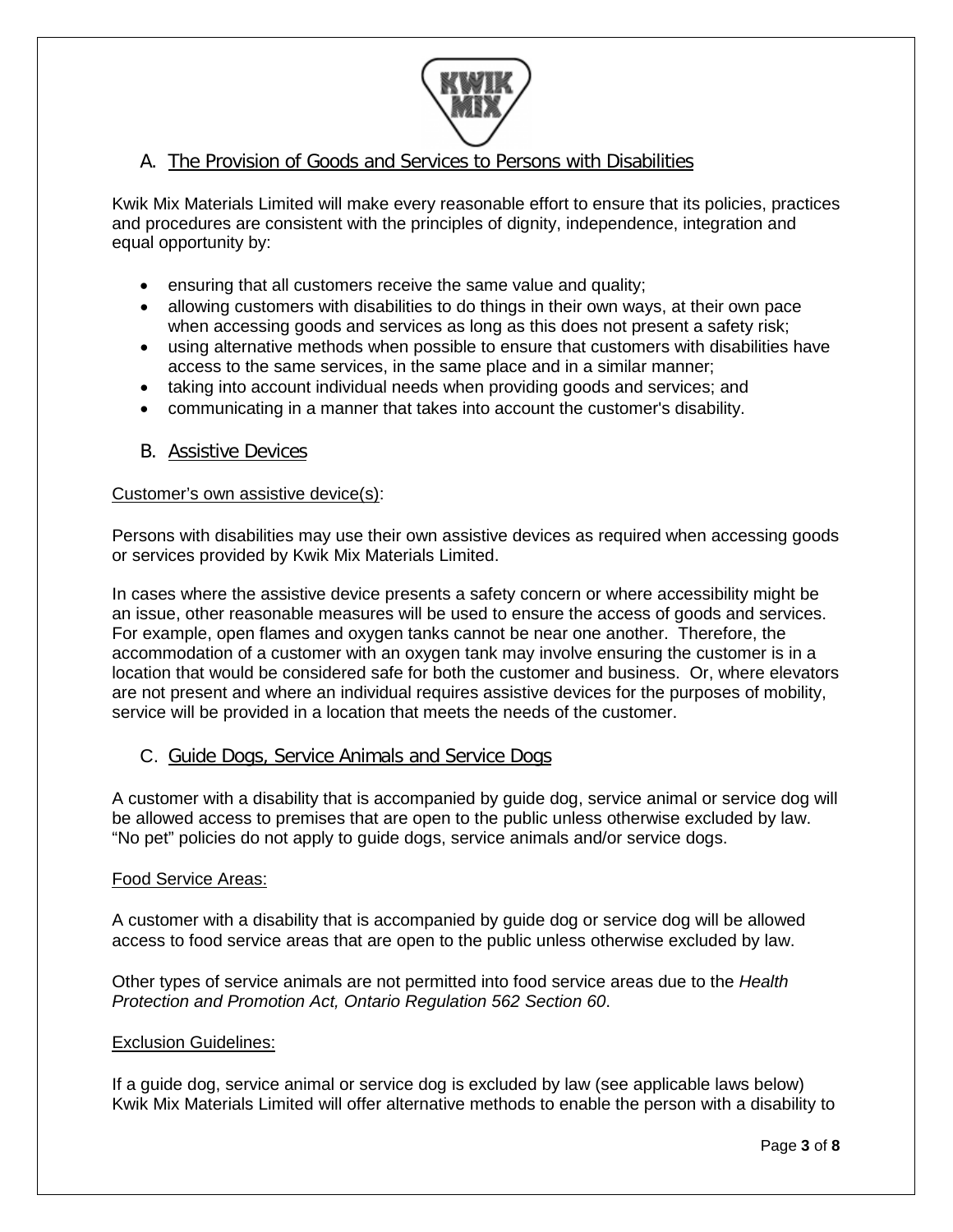

access goods and services, when possible (for example, securing the animal in a safe location and offering the guidance of an employee).

### Applicable Laws:

*Food Safety and Quality Act 2001, Ontario Regulation 31/05*: Animals not intended for slaughter or to be euthanized are not allowed in any area or room of a meat plant. It also makes an exception for service dogs to allow them in those areas of a meat plant where food is served, sold or offered for sale to customers and in those areas that do not contain animals or animal parts and are not used for the receiving, processing, packaging, labelling, shipping, handling or storing of animals or parts of animals.

The *Health Protection and Promotion Act, Ontario Regulation 562 Section 60,* normally does not allow animals in places where food is manufactured, prepared, processed, handled, served, displayed, stored, sold or offered for sale. It does allow guide dogs and service dogs to go into places where food is served, sold or offered for sale. However, other types of service animals are not included in this exception.

*Dog Owners' Liability Act, Ontario*: If there is a conflict between a provision of this Act or of a regulation under this or any other Act relating to banned breeds (such as pitbulls) and a provision of a by-law passed by a municipality relating to these breeds, the provision that is more restrictive in relation to controls or bans on these breeds prevails.

### Recognizing a Guide Dog, Service Dog and/or Service Animal:

If it is not readily apparent that the animal is being used by the customer for reasons relating to his or her disability, Kwik Mix Materials Limited may request verification from the customer. Verification may include:

- a letter from a physician or nurse confirming that the person requires the animal for reasons related to the disability;
- a valid identification card signed by the Attorney General of Canada; or,
- a certificate of training from a recognized guide dog or service animal training school.

### Care and Control of the Animal:

The customer that is accompanied by a guide dog, service dog and/or service animal is responsible for maintaining care and control of the animal at all time.

### Allergies:

If a health and safety concern presents itself for example in the form of a severe allergy to the animal, Kwik Mix Materials Limited will make all reasonable efforts to meet the needs of all individuals.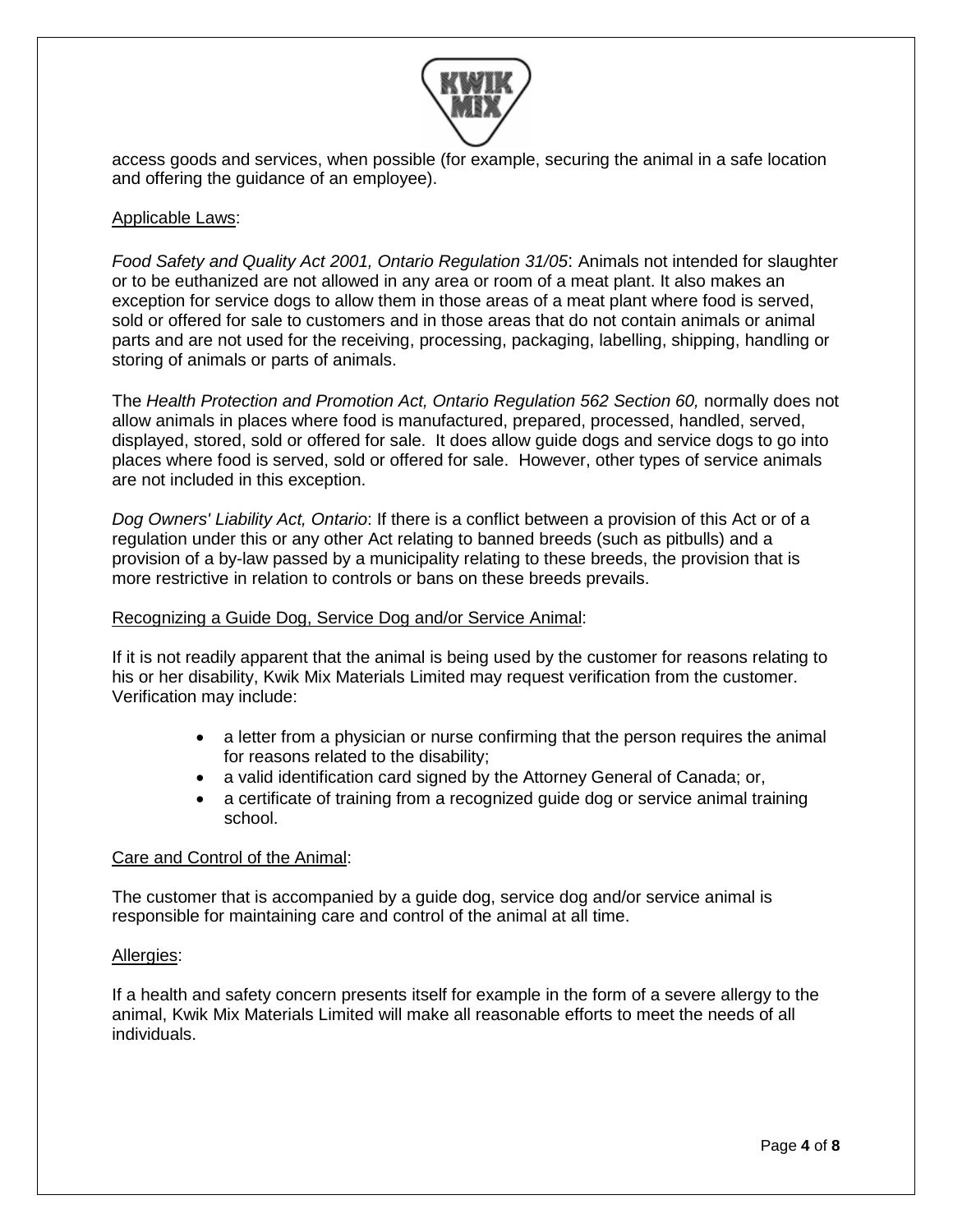

### D. Support Persons

If a customer with a disability is accompanied by a support person, Kwik Mix Materials Limited will ensure that both persons are allowed to enter the premises together and that the customer is not prevented from having access to the support person.

There may be times where seating and availability prevent the customer and support person from sitting beside each other. In these situations Kwik-Mix Materials Limited will make every reasonable attempt to resolve the issue.

In situations where confidential information might be discussed, consent will be obtained from the customer, prior to any conversation where confidential information might be discussed.

### Admission Fees:

If payment is required by a support person for admission to the premises Kwik Mix Materials Limited will ensure that notice is given in advance by posting notice of admission fees for support persons where Kwik Mix Materials Limited fees are posted.

### E. Notice of Disruptions in Service

Service disruptions may occur due to reasons that may or may not be within the control or knowledge of Kwik Mix Materials Limited. In the event of any temporary disruptions to facilities or services that customer's with disabilities rely on to access or use Kwik-Mix Materials Limited's goods or services, reasonable efforts will be made to provide advance notice. In some circumstances such as in the situation of unplanned temporary disruptions, advance notice may not be possible.

### Notifications will include:

In the event that a notification needs to be posted the following information will be included unless it is not readily available or known:

- goods or services that are disrupted or unavailable
- reason for the disruption
- anticipated duration
- a description of alternative services or options

### Notifications Options:

When disruptions occur Kwik Mix Materials Limited will provide notice by:

- posting notices on the Kwik-Mix Materials Limited website;
- contacting customers with appointments;
- verbally notifying customers when they are making a reservation or appointment; or
- by any other method that may be reasonable under the circumstances.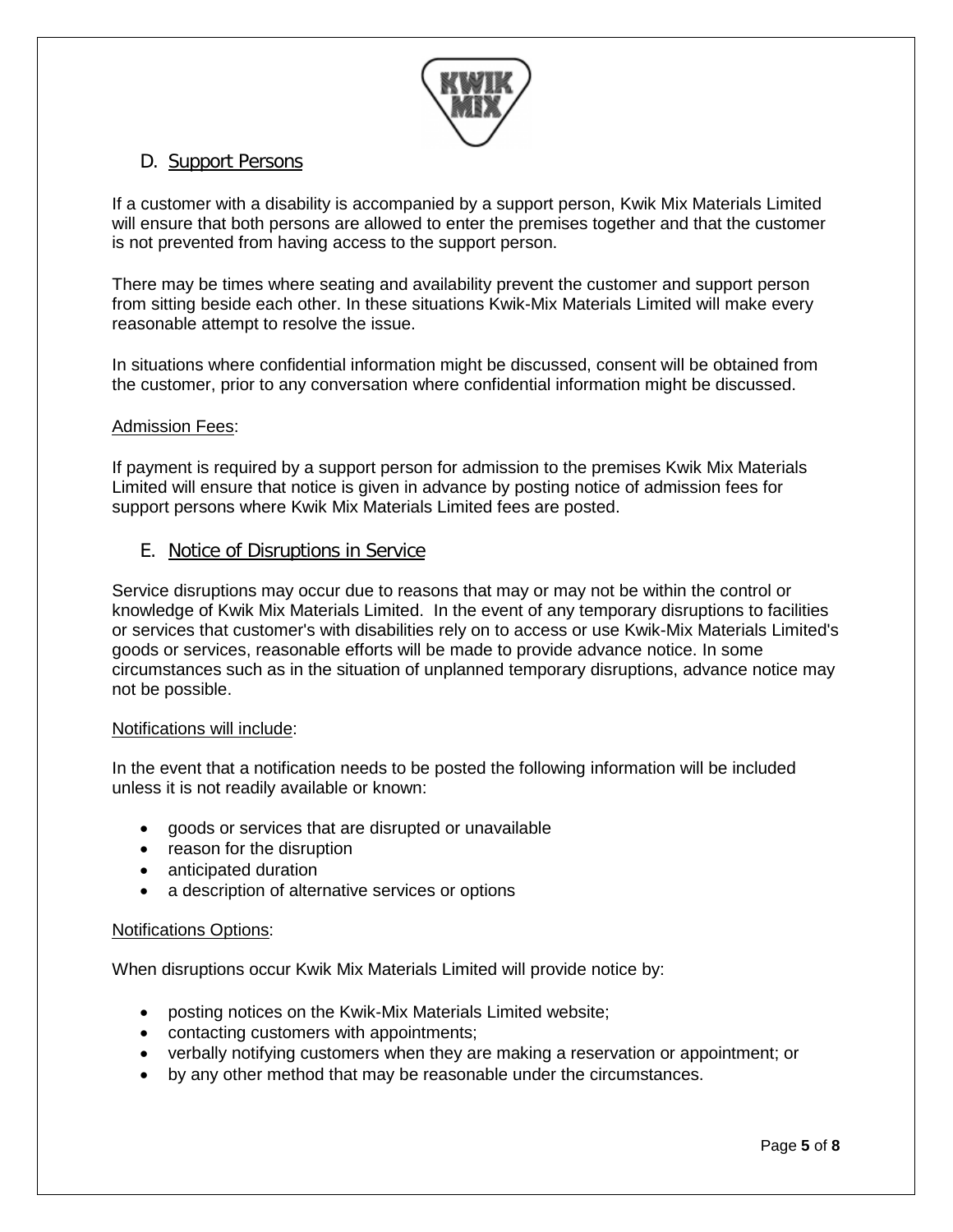

### F. Feedback Process

Kwik Mix Materials Limited shall provide customers with the opportunity to provide feedback on the service provided to customers with disabilities. Information about the feedback process will be readily available to all customers and notice of the process will be made available by (insert ways in which the process will be publicized). Feedback forms along with alternate methods of providing feedback such as verbally (in person or by telephone) or written (hand written, delivered, website or email), will be available upon request.

### Submitting Feedback:

Customers can submit feedback to:

- Marcia Porter, Owner
- 905-834-6177
- PO Box 520
- Port Colborne, ON L3K 5X7
- [marciaporter@kwikmix.com](mailto:marciaporter@kwikmix.com)
- [www.kwikmix.com](http://www.kwikmix.com/)

Customers who wish to provide feedback by completing an onsite customer feedback form or verbally can do so to any Kwik Mix Materials Limited employee.

Customers that provide formal feedback will receive acknowledgement of their feedback, along with any resulting actions based on concerns or complaints that were submitted.

### G. Training

Training will be provided to:

- a) all employees, volunteers, agents and/or contractors who deal with the public or other third parties that act on behalf of Kwik-Mix Materials Limited; for example: salespersons, drivers, vendors, event operators, call centers and third party marketing agents; and,
- b) those who are involved in the development and approval of customer service policies, practices and procedures.

### Training Provisions:

As reflected in *Ontario Regulation 429/07,* regardless of the format, training will cover the following:

- A review of the purpose of the *Accessibility for Ontarians with Disabilities Act, 2005*.
- A review of the requirements of the *Accessibility Standards for Customer Service, Ontario Regulation 429/07*.
- Instructions on how to interact and communicate with people with various types of disabilities.
- Instructions on how to interact with people with disabilities who: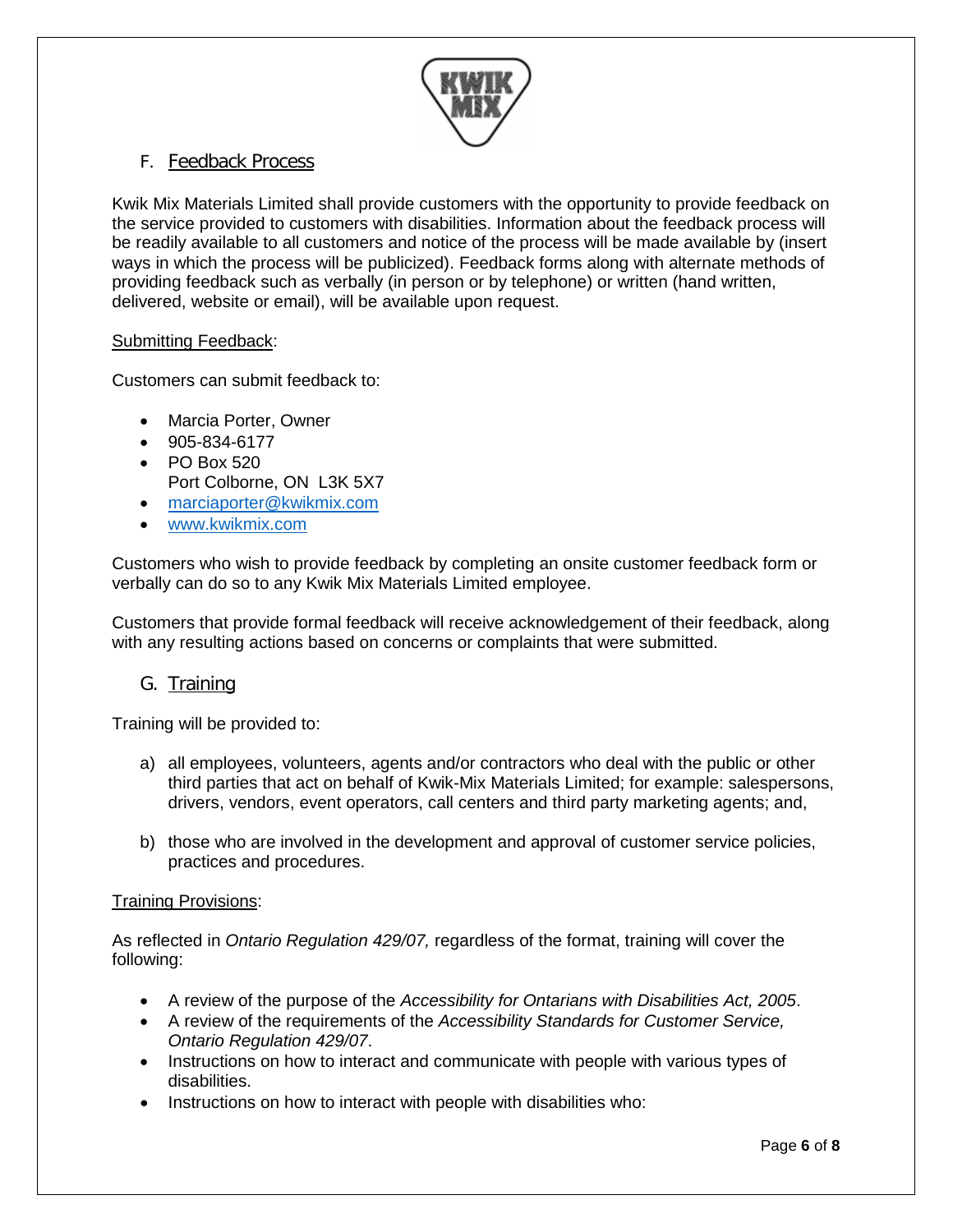

- o use assistive devices;
- o require the assistance of a guide dog, service dog or other service animal; or
- $\circ$  require the use of a support person (including the handling of admission fees).
- Instructions on how to use equipment or devices that are available at our premises or that we provide that may help people with disabilities.
- Instructions on what to do if a person with a disability is having difficulty accessing your services.
- Kwik-Mix Materials Limited's policies, procedures and practices pertaining to providing accessible customer service to customers with disabilities.

### Training Schedule:

Kwik Mix Materials Limited will provide training as soon as practicable. Training will be provided to new employees, volunteers, agents and/or contractor who deal with the public or act on our behalf (insert when such as, during orientation). Revised training will be provided in the event of changes to legislation, procedures and/or practices.

### Record of Training:

Kwik Mix Materials Limited will keep a record of training that includes the dates training was provided and the number of employees who attended the training.

H. Notice of Availability and Format of Documents

Kwik Mix Materials Limited shall notify customers that the documents related to the *Accessibility Standard for Customer Service* are available upon request and in a format that takes into account the customer's disability. Notification will be given by posting the information in a conspicuous place owned and operated by Kwik Mix Materials Limited, the Kwik Mix Materials Limited's website and/or any other reasonable method.

### Administration

If you have any questions or concerns about this policy or its related procedures please contact:

- Marcia Porter, Owner
- 905-834-6177
- PO Box 520
- Port Colborne, ON L3K 5X7
- [marciaporter@kwikmix.com](mailto:marciaporter@kwikmix.com)
- [www.kwikmix.com](http://www.kwikmix.com/)

This policy and its related procedures will be reviewed as required in the event of legislative changes.